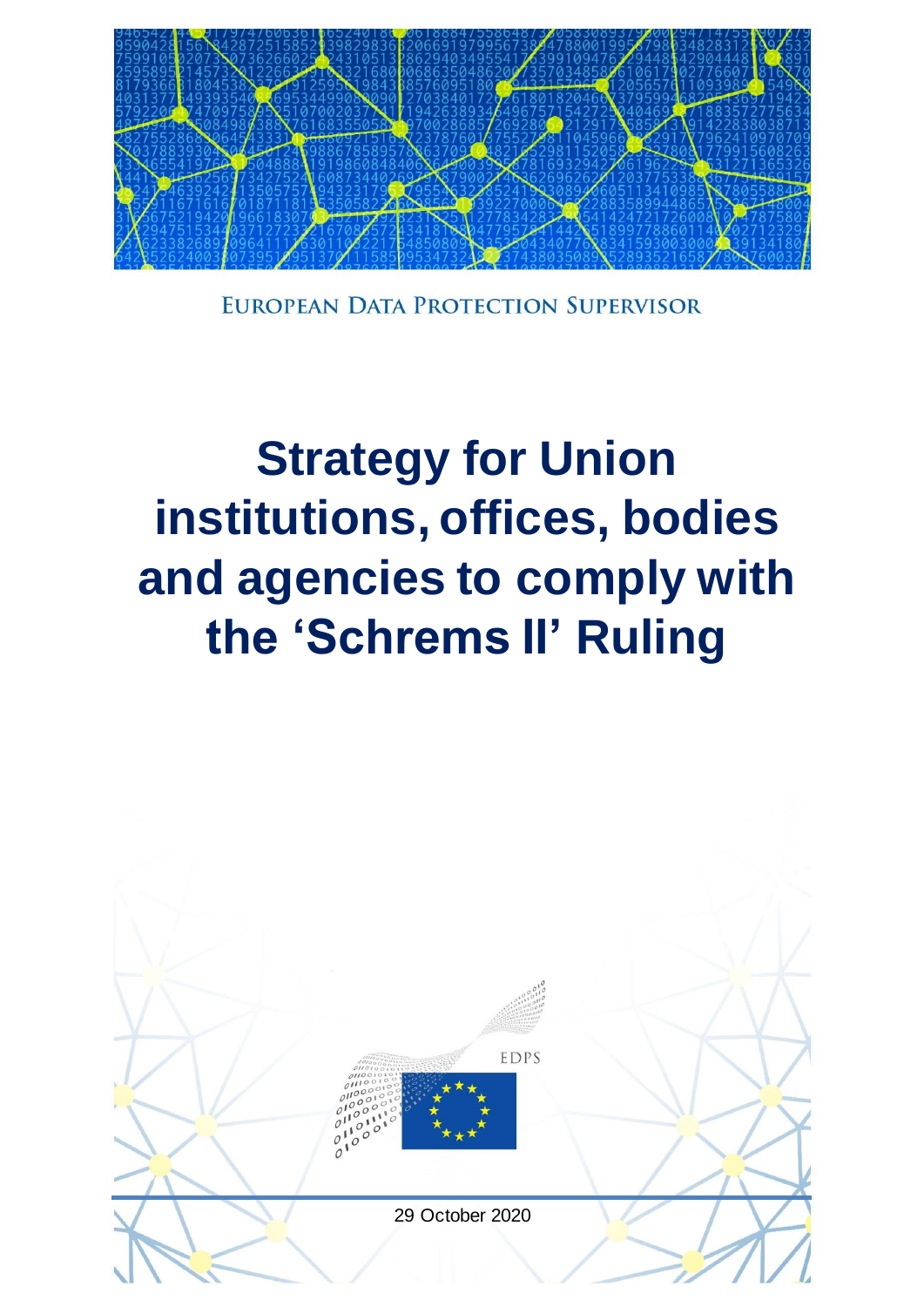#### **Executive Summary**

The EDPS has issued this Strategy, following the Court of Justice of the European Union's judgement in case C-311/18, known as '**Schrems II'** (the 'Judgment'). The Judgement concerns the European Commission's Decision 2010/87/EC on Standard Contractual Clauses ('SCCs') for transfers to third countries, and in particular, the level of protection ensured in the United States (Privacy Shield).

The present **strategy aims to ensure and monitor compliance of European Union Institutions', bodies, offices and agencies (EUIs) with the Judgement. The document addresses both short and medium term actions for EUIs and the EDPS.** The goal is to ensure that **ongoing and future** international transfers comply with the EU Charter of Fundamental Rights as well as applicable EU data protection legislation, specifically Chapter V of Regulation (EU) 2018/1725 ('the Regulation'), as interpreted in the Judgement. The strategy builds on the **cooperation** and **accountability** of controllers to ensure this compliance and that the essentially equivalent level of protection applied in the EU is guaranteed when EUIs transfer personal data outside of the EEA.

The EDPS identified as **priority criteria** transfers **carried out by EUIs or on their behalf in the context of controller to processor contracts and/or processor to sub-processor contracts, particularly towards the United States**. **An action plan** was developed to streamline compliance and enforcement measures, by distinguishing between **short-term and medium-term compliance actions.**

**As a short-term** compliance action, the EDPS issued an **order to EUIs**, on 5 October 2020, for them to **complete a mapping exercise** identifying which on-going contracts, procurement procedures and other types of cooperation involve transfers of data. EUIs are expected to **report to the EDPS** on certain types of transfers. These are transfers that do not have a legal basis, transfers that are based on derogations and transfers to private entities towards the U.S. presenting high risks for data subjects. With regard to **new processing operations** or new contracts with service providers, the **EDPS strongly encourage s** EUIs to **avoid** processing activities that involve **transfers of personal data to the United States.** 

As a **medium-term** compliance action, the EDPS will provide **guidance** and pursue compliance and/or enforcement actions for transfers towards the U.S. or other third countries on a case-by-case basis. EUIs will be asked to carry out case-by-case **Transfer Impact Assessments** (TIAs) to identify for the specific transfer at stake whether an essentially equivalent level of protection, as provided in the EU/EEA, is afforded in the third country of destination. Based on these assessments that are to be carried out with the help of data importers, EUIs should reach a decision as to whether it is possible to continue the transfers identified in the mapping exercise. EUIs will be asked to **report to the EDPS** on the use of derogations, on transfers that are continued towards a third country that do not have an essentially equivalent level of protection, and on transfers that are suspended or terminated because of the absence of an essentially equivalent level of protection in the country of destination. We will also start exploring the possibility of **joint assessments** of the level of protection of personal data afforded in third countries in order to provide guidance to controllers.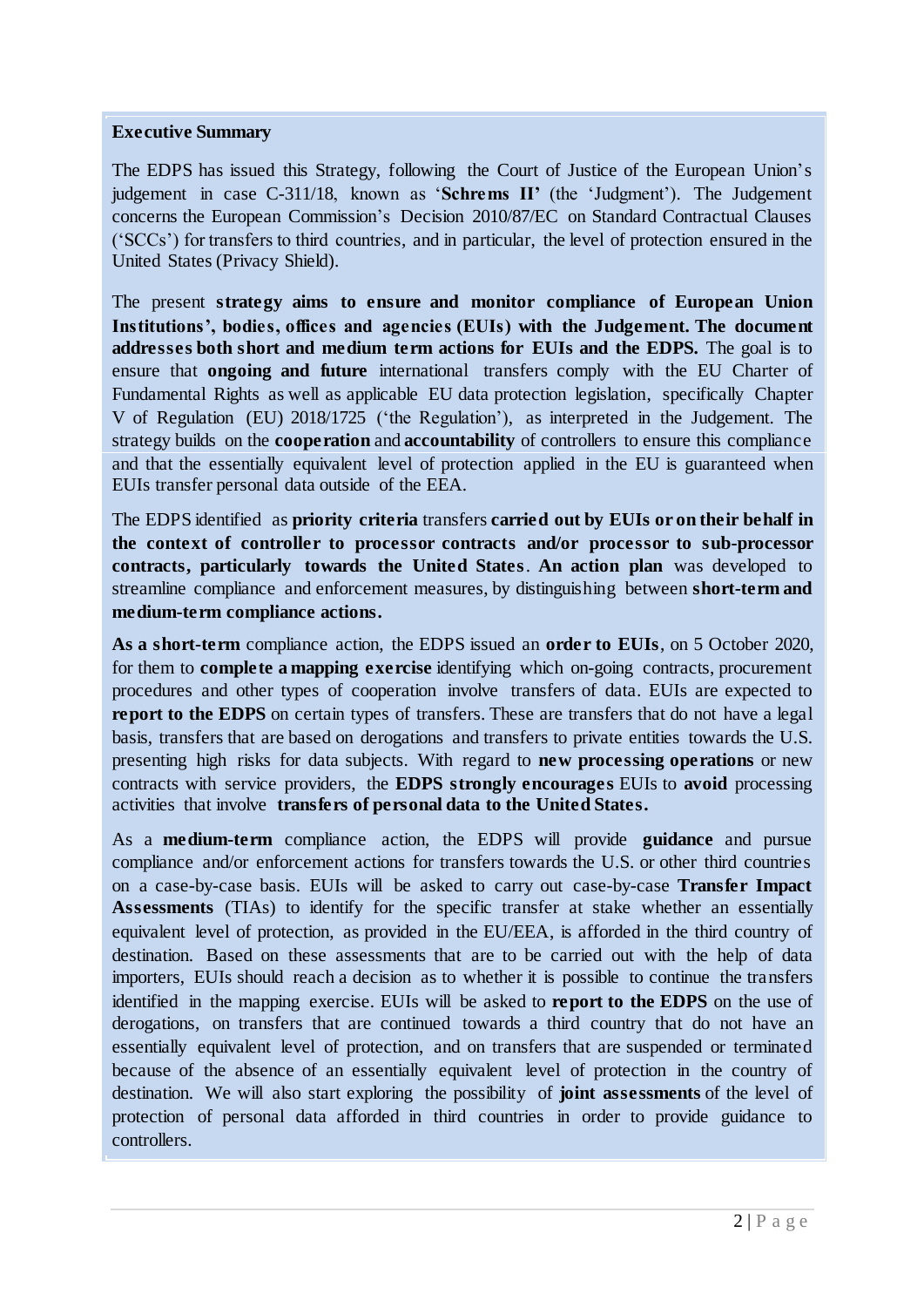The **EDPS will continue to cooperate closely with other Data Protection Authorities (DPAs) within the European Data Protection Board** (EDPB) to ensure the Judgement's consistent implementation in the EEA.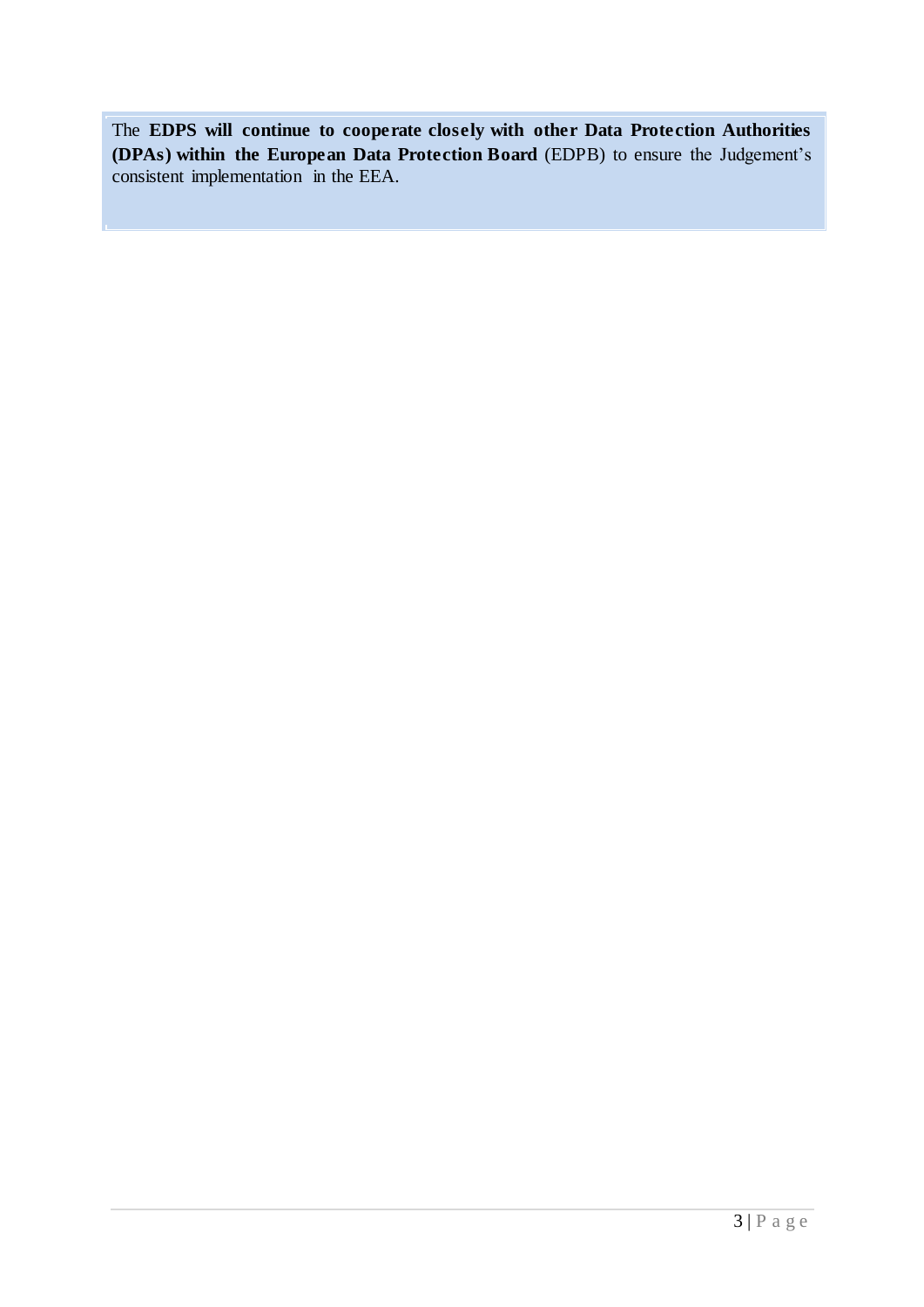### **TABLE OF CONTENTS**

| $1_{-}$ |  |
|---------|--|
| 2.      |  |
| 3.      |  |
| 4.      |  |
|         |  |
|         |  |
|         |  |
|         |  |
|         |  |
|         |  |
|         |  |
|         |  |
| 5.      |  |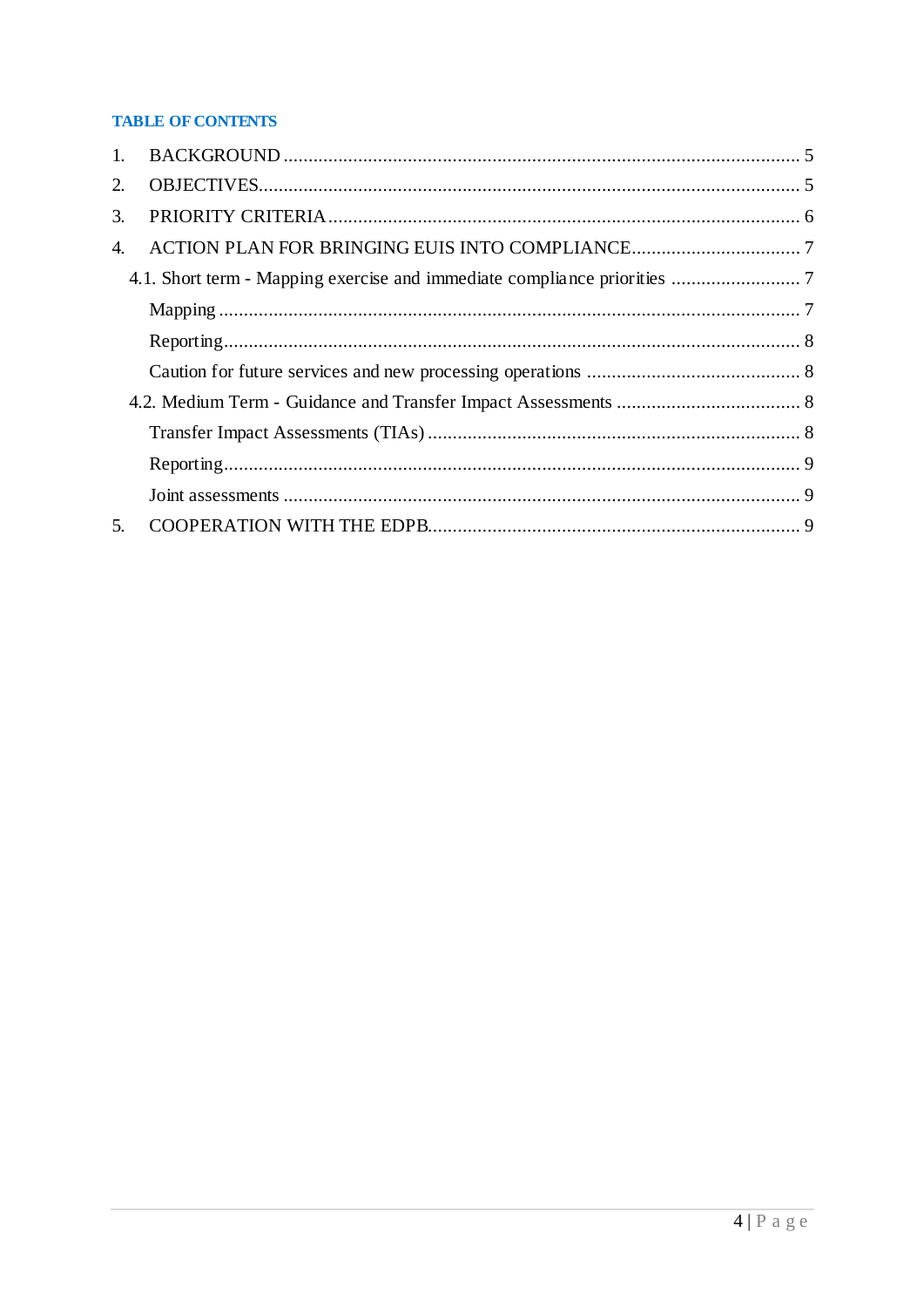# <span id="page-4-0"></span>**1. BACKGROUND**

On 16 July, the Court of Justice of the EU issued its [Judgment](http://curia.europa.eu/juris/document/document.jsf?text=&docid=228677&pageIndex=0&doclang=en&mode=req&dir=&occ=first&part=1&cid=10728812) regarding case **C-311/18**, known as 'Schrems II' (the 'Judgment')<sup>1</sup>, which concerned the European Commission's Decision 2010/87/EC<sup>2</sup> on Standard Contractual Clauses ('SCCs') for transfers of data to third countries and the level of data protection ensured in the United States (Privacy Shield)<sup>3</sup>.

In its Judgment, the Court clarified **the roles and responsibilities** of controllers, recipients of data outside of the European Economic Area (EEA) (data importers) and supervisory authorities. To this end, the Court ruled the following:

- The Court invalidated the Privacy Shield adequacy Decision and confirmed that the SCCs were valid providing that they include effective mechanisms to ensure compliance in practice with the *"essentially equivalent"* level of protection guaranteed within the EU by the General Data Protection Regulation<sup>4</sup> (GDPR).<sup>5</sup> Transfers of personal data pursuant to the SCCs are suspended or prohibited in the event of a breach of such clauses, or in case it is impossible to honour them.
- The SCCs for transfers may then require, depending on the prevailing position of a particular third country, the adoption of supplementary measures by the controller in order to ensure compliance with the level of protection guaranteed within the EU.
- In order to continue these data transfers, the Court stresses that before transferring personal data to a third country, it is the data exporters' and data importers' responsibility to assess whether the legislation of the third country of destination enables the data importer to comply with the guarantees provided through the transfer tools in place. If this is not the case, it is also the exporter and the importer's duty to assess whether they can implement supplementary measures to ensure an essentially equivalent level of protection as provided by EU law. Should data exporters, after taking into account the circumstances of the transfer and possible supplementary measures, conclude that appropriate safeguards cannot be ensured, they are required to suspend or terminate the transfer of personal data. In case the exporter intends nevertheless to continue the transfer of personal data, they must notify their competent SA<sup>6</sup>.
- The competent supervisory authority is required to suspend or prohibit a transfer of personal data to a third country pursuant to the SCCs if, when considering the circumstances of that transfer, those clauses are not or cannot be complied with in the third country of destination and the protection of the data transferred under EU law cannot be ensured by other means.

# <span id="page-4-1"></span>**2. OBJECTIVES**

The European Data Protection Supervisor (EDPS) is the independent supervisory authority established by Article 56 of the Regulation (EU) 2018/1725<sup>7</sup> ('the Regulation'). It is the duty of the EDPS, under Article 57(1) (a) and (f) of the Regulation, to monitor and ensure the application of the Regulation with regard to the processing of personal data by Union institutions, bodies, offices and agencies ('EUIs'), including by using its investigative and corrective powers pursuant to Article 58(1) and 58(2) of the Regulation.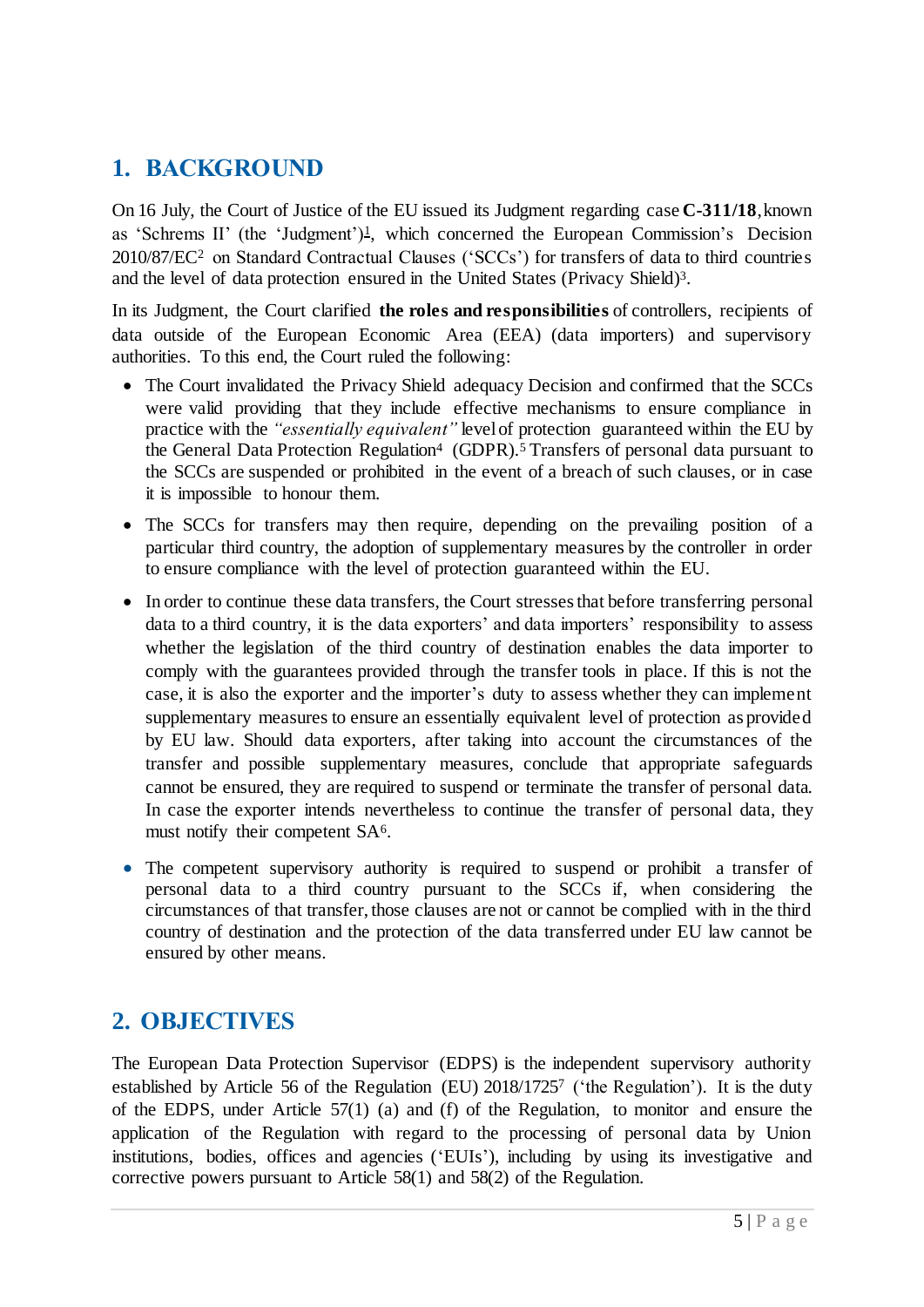The EDPS has therefore developed **a strategy to ensure and monitor compliance of EUIs with the Judgement**. This present document addresses both **short and medium term actions for EUIs and the EDPS.** The goal is to make sure that **ongoing and future** international transfers comply with Articles 7, 8 and 47 of the EU Charter of Fundamental Rights as well as applicable EU data protection legislation, in particular Chapter V of the Regulation, as interpreted in the Judgement.

In compliance with the Judgement, this strategy builds on the **accountability and cooperation** of EUIs as the fundamental elements necessary for its success. According to the principle of accountability<sup>8</sup> , controllers shall ensure, verify and demonstrate compliance with the Regulation, including with the provisions on transfers of personal data. EUIs shall remain in control and take informed decisions when they select processors and allow transfers of personal data outside the EEA. The objective of the Regulation is to ensure the protection of fundamental rights and freedoms of individuals, in particular their right to the protection of personal data, and to ensure continuity of this protection in case of transfers of personal data<sup>9</sup>. As laid down in Article 46, any transfer must not only comply with Chapter V but is also subject to other provisions of the Regulation. The use of transfer tools available under Chapter V and the available derogations should not undermine the level of protection of personal data guaranteed by the Regulation<sup>10</sup>. This was also clearly confirmed by the Court when it reaffirmed the **obligation for controllers to verify, before the transfer takes place, whether an essentially equivalent level of protection is ensured in practice, in the country of destination and to suspend or terminate transfers if such a level of protection cannot be guaranteed.** Besides, according to the principle of cooperation<sup>11</sup>, **EUIs shall cooperate, on request, with the EDPS in the performance of his tasks**. The EDPS expects EUIs to cooperate at the highest level, as it is of utmost importance to apply the Court's Judgment.

To ensure compliance with the Regulation regarding all international transfers, the EDPS identified the following **priority criteria** (see point 3.) and developed an **action plan** (see point 4.) to streamline compliance and enforcement actions. Furthermore, **cooperation with the EDPB,** as explained in the present document (see point 5.), will ensure the consistent implementation of the Judgement throughout the EEA.

The present strategy is without prejudice to the **handling and investigating of complaints** received by the EDPS on this topic.

# <span id="page-5-0"></span>**3. PRIORITY CRITERIA**

The Judgement has far-reaching consequences as the threshold set by the Court applies to all appropriate safeguards under Article 46 of the GDPR $^{12}$  as the legal tools used to transfer data from the EEA to any third country, including transfers between public authorities. However, it appears from recent consultations with EUIs and investigations conducted by the EDPS<sup>13</sup> that **a prominent part of personal data transfers by EUIs or on their behalf concern data flows carried out in the context of contractual relationships between controllers and processors and/or processors and sub-processors, particularly towards the United States.** 

The EDPS' report on the 2017 survey entitled, *[Measuring compliance with data protection](https://edps.europa.eu/sites/edp/files/publication/17-11-27_survey_2017-0130_en.pdf)  [rules in EU institutions](https://edps.europa.eu/sites/edp/files/publication/17-11-27_survey_2017-0130_en.pdf)*, provides evidence that there has been a significant rise<sup>14</sup> in the number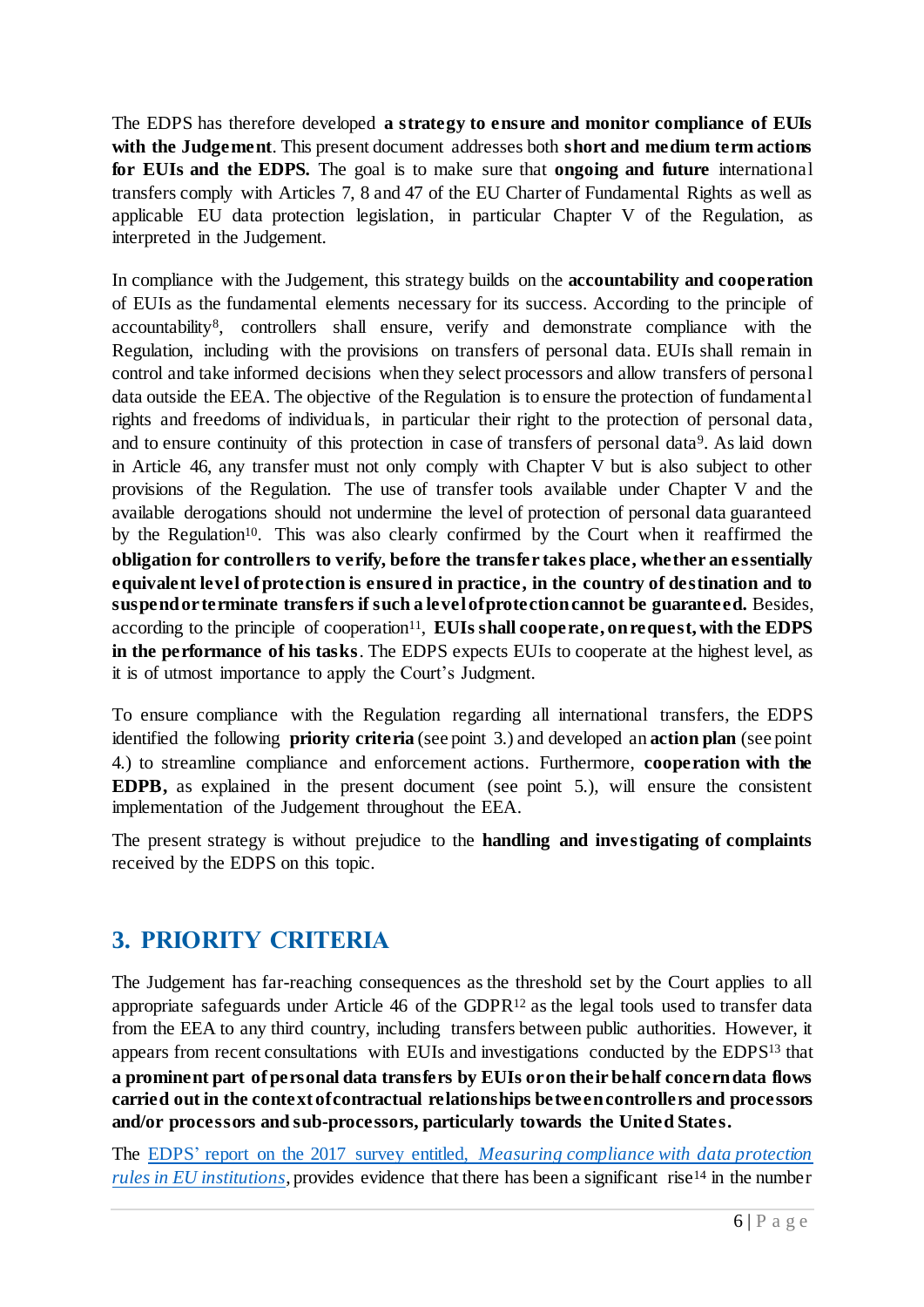of transfers related to the core business of EUIs <sup>15</sup> in recent years. This number is even higher now, due to the increased use of ICT services and social media. The EDPS' own-initiative investigation into the use of Microsoft products and services by EUIs<sup>16</sup> and subsequent recommendations in that regard confirms the importance to ensure a level of protection that is essentially equivalent as the one guaranteed within the EU, as provided by relevant data protection laws, to be interpreted in accordance with the EU Charter. In this context, the EDPS has already flagged a number of linked issues concerning sub-processors, data location, international transfers and the risk of unlawful disclosure of data – issues that the EUIs were unable to control and ensure proper safeguards to protect data that left the EU/EEA. The issues we raised in our investigation report are consistent with the concerns expressed in the Court's Judgment, which we are assessing in relation to any processor agreed to by EUIs.

Moreover, a majority of data flows to processors most probably happen because EUIs use service providers that are either based in the U.S. or that use sub-processors based in the U.S., in particular for ICT services, which fall under the scope of U.S. surveillance laws. Such companies have primarily relied on the Privacy Shield adequacy Decision to transfer personal data to the U.S. and the use of SCCs as a secondary measure.

Therefore, the present Strategy **emphasises the priority to address transfers of data by EUIs or on their behalf in the context of controller to processor contract and/or processor to sub-processor contracts, in particular towards the United States.**

# <span id="page-6-0"></span>**4. ACTION PLAN FOR BRINGING EUIs INTO COMPLIANCE**

The EDPS considers a **twofold approach** as the most appropriate: (1) Identify urgent **compliance and/or enforcement actions** through a risk based approach for transfers towards the U.S. presenting high risks for data subjects and in parallel (2) provide **guidance** and pursue mid-term case-by-case EDPS compliance and or enforcement actions for all transfers towards the U.S. or other third countries.

The EDPS Strategy for EUIs to ensure and monitor compliance with the Judgement is essentially divided in two phases, with short and mid-term actions.

#### <span id="page-6-1"></span>**4.1. Short term - Mapping exercise and immediate compliance priorities**

#### <span id="page-6-2"></span>*Mapping*

On 5 October 2020, the EDPS issued an **order to EUIs** to carry out an inventory of all **ongoing processing operations and contracts** involving transfers to third countries. Institutions are requested to **complete a mapping exercise** by the end of October to identify data transfers for on-going contracts, procurement procedures and other types of cooperation. EUIs' inventory should describe the processing operations, destinations, recipients, transfer tools used, types of personal data transferred, categories of data subjects affected, as well as information on onward transfers.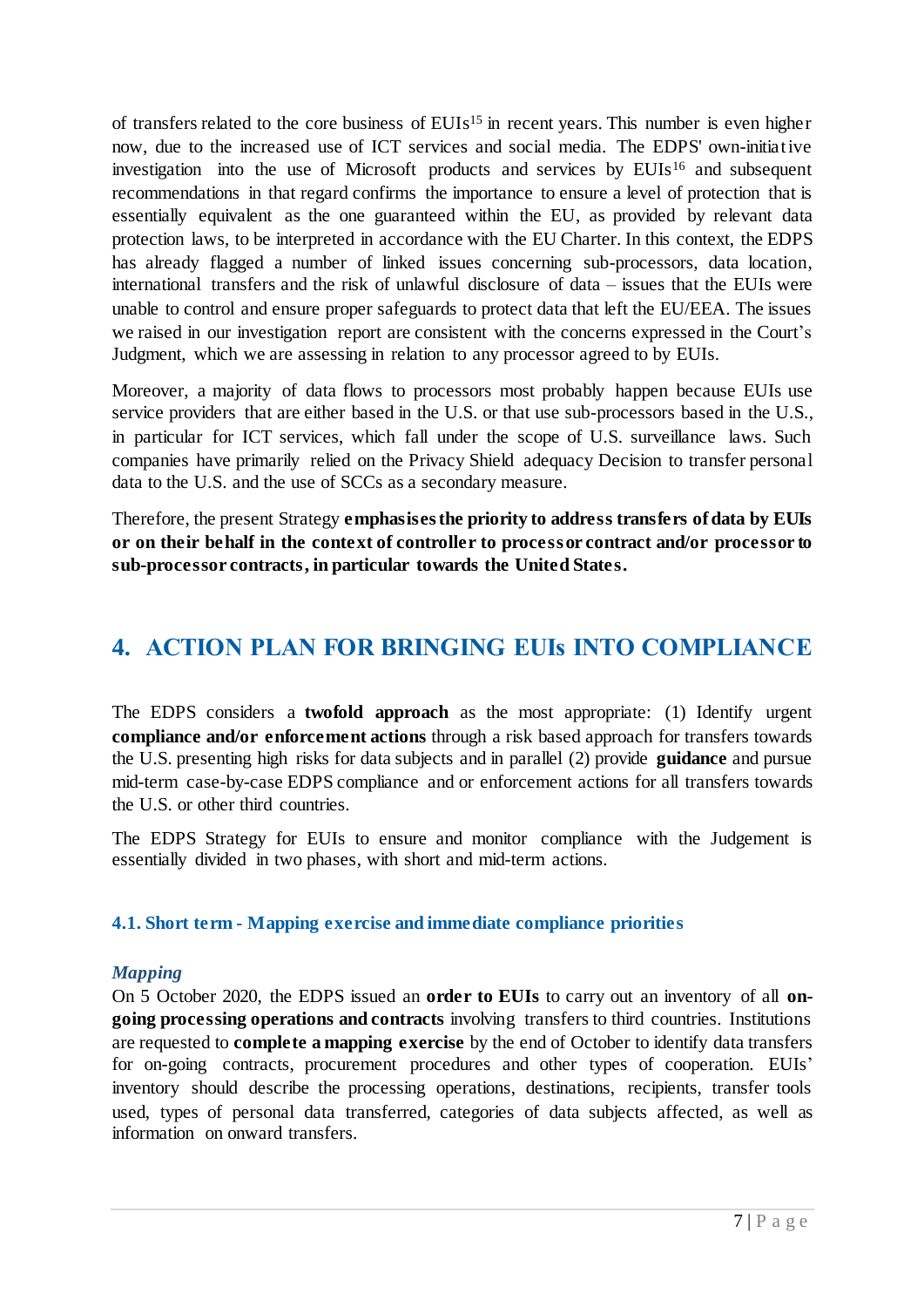Taking into account the priority criteria (transfers towards private entities, particularly towards the U.S.) set out in the Strategy, **the EDPS has developed a risk based approach, with benchmarks for short term compliance** and **reinforced monitoring of the (improper) use of derogations.**

**The risk-based approach aims to identify priority enforcement actions** where no essentially equivalent level of protection for transfers would be guaranteed, focusing in particular on transfers towards processors and onward transfers to sub-processors that are private entities, particularly towards the U.S.

#### <span id="page-7-0"></span>*Reporting*

EUIs are expected to **report to the EDPS by 15 November 2020** at the latest, on specific risks and gaps they identified during this mapping exercise. Furthermore, they have to provide specific and transparent information to the EDPS on three main categories of transfers, which are likely to present higher risks for the rights and freedoms of individuals and are identified by the EDPS as supervision priorities before the end of 2020:

- a) illegal transfers which are not based on any transfer tool<sup>17</sup>;
- b) transfers that are based on a derogation under Article 50 of the Regulation; and
- c) 'high-risk transfers' to the U.S. to entities clearly subject to Section 702 FISA<sup>18</sup> or E.O. 12333<sup>19</sup>, and involving either large scale processing operations<sup>20</sup> or complex processing operations<sup>21</sup> or processing of sensitive data or data of a highly personal nature.<sup>22</sup>

Based on this first reporting exercise, the EDPS may take **enforcement actions to bring those transfers into compliance with the Regulation or to suspend those transfers, where appropriate**.

#### <span id="page-7-1"></span>*Caution for future services and new processing operations*

With regard to the use of any new service providers and **new processing operations** carried out with appropriate safeguards and appropriate supplementary measures, the EDPS has requested EUIs to take a **strong precautionary approach**. The **EDPS strongly encourages** EUIs to ensure that any **new processing operations** or new contracts with any service providers does not involve **transfers of personal data to the United States.** 

## <span id="page-7-2"></span>**4.2. Medium Term - Guidance and Transfer Impact Assessments**

## <span id="page-7-3"></span>*Transfer Impact Assessments (TIAs)*

EUIs will be asked to carry out case-by-case **Transfer Impact Assessments** (TIAs) to identify whether an essentially equivalent level of protection as provided in the EU/EEA is afforded in the third country of destination.

Following the expected EDPB guidance on appropriate supplementary measures, **the EDPS will provide a list of preliminary questions for EUI controllers** to launch TIAs with data importers.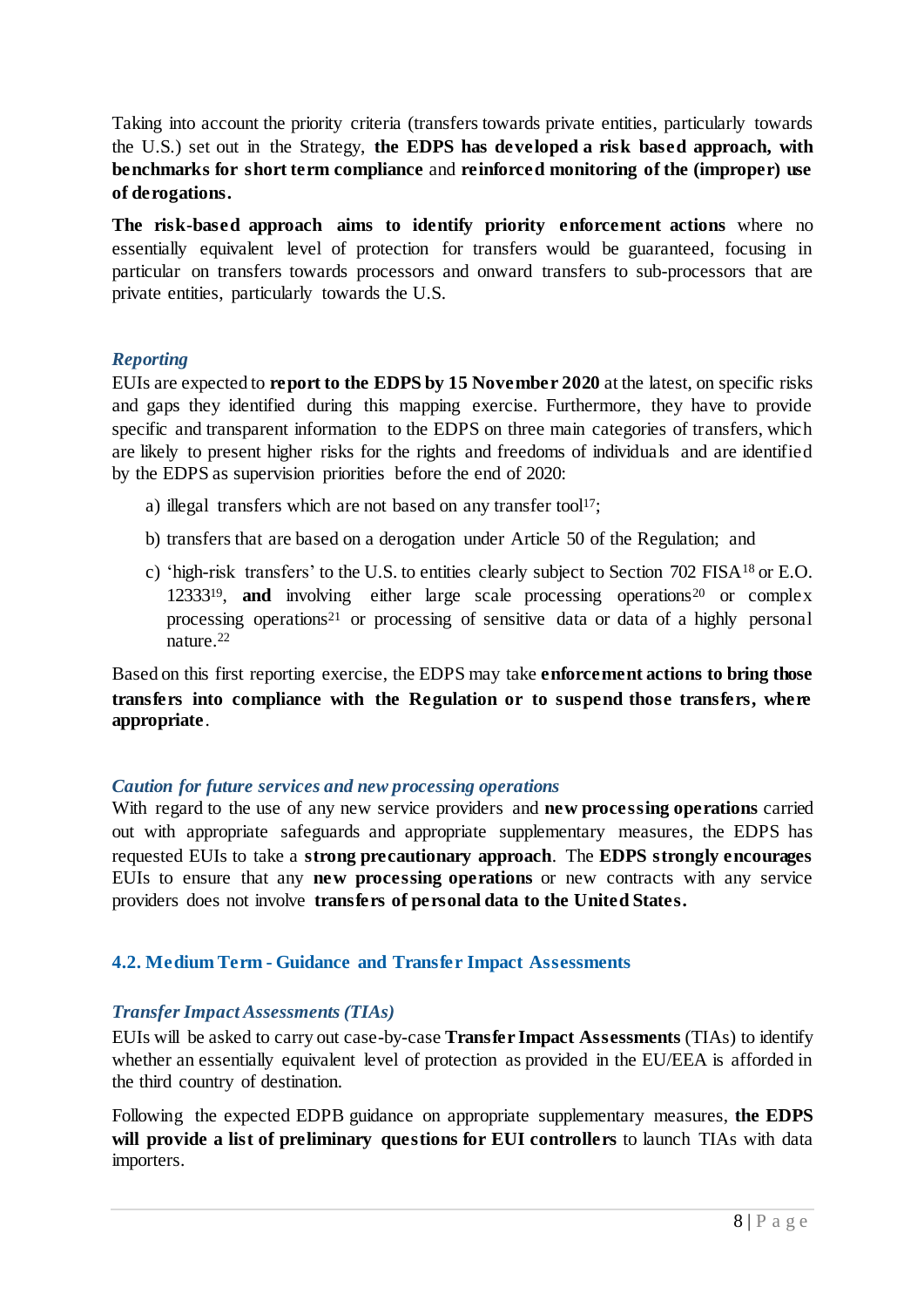Based on these assessments carried out with the help of data importers, EUIs should reach a decision as to whether it is possible to continue transfers identified in the mapping exercise. To be able to continue with these transfers, EUIs, together with data importers, may need to identify and implement **supplementary measures** or additional safeguards to ensure an essentially equivalent level of protection as provided in the EEA. EUIs shall also assess whether one of the **derogations** of Article 50 of the Regulation could apply in their specific situation, providing that the conditions set forth in that Article are fulfilled.

#### <span id="page-8-0"></span>*Reporting*

Depending on the outcome of the TIAs, EUIs will be asked to **report to the EDPS in the course of spring 2021** on the following three categories of transfers:

- a) Transfers to a third country that do not ensure an essentially equivalent level of protection;
- b) Transfers that are suspended or terminated shall be notified in line with Article 47(2) of the Regulation if the EUI considers that the third country does not ensure an essentially equivalent level of protection;
- c) For transfers based on derogations, categories of cases in which Article 50 has been applied shall be notified in line with Article 50(6) of the Regulation.

Based on the outcome of the mapping exercise combined with the conclusions drawn from TIAs, and in cooperation with the EDPB, the EDPS will establish long-term compliance priorities for 2021 which will be communicated in a timely and appropriate manner.

#### <span id="page-8-1"></span>*Joint assessments*

l

The EDPS will also start exploring the possibility of **joint assessments** of the level of protection of personal data afforded in third countries and how these could be coordinated between authorities, controllers and other stakeholders to provide guidance and ensure compliance with the Judgement.

## <span id="page-8-2"></span>**5. COOPERATION WITH THE EDPB**

Within the EDPB, **the EDPS is working with the other DPAs in the EEA on developing further guidance and recommendations to assist controllers and processors** in their duties to identify and implement appropriate supplementary measures to ensure an adequate level of protection when transferring data to third countries.

This compliance strategy will closely follow the guidance of the EDPB and will be adjusted, where necessary, to ensure a consistent interpretation and implementation of the Judgement by EUIs and throughout the EEA.

<sup>&</sup>lt;sup>1</sup> Judgement of the Court (Grand Chamber) of 16 July 2020 in case C-311/18 Data Protection Commissioner v Facebook Ireland Limited and Maximillian Schrems.